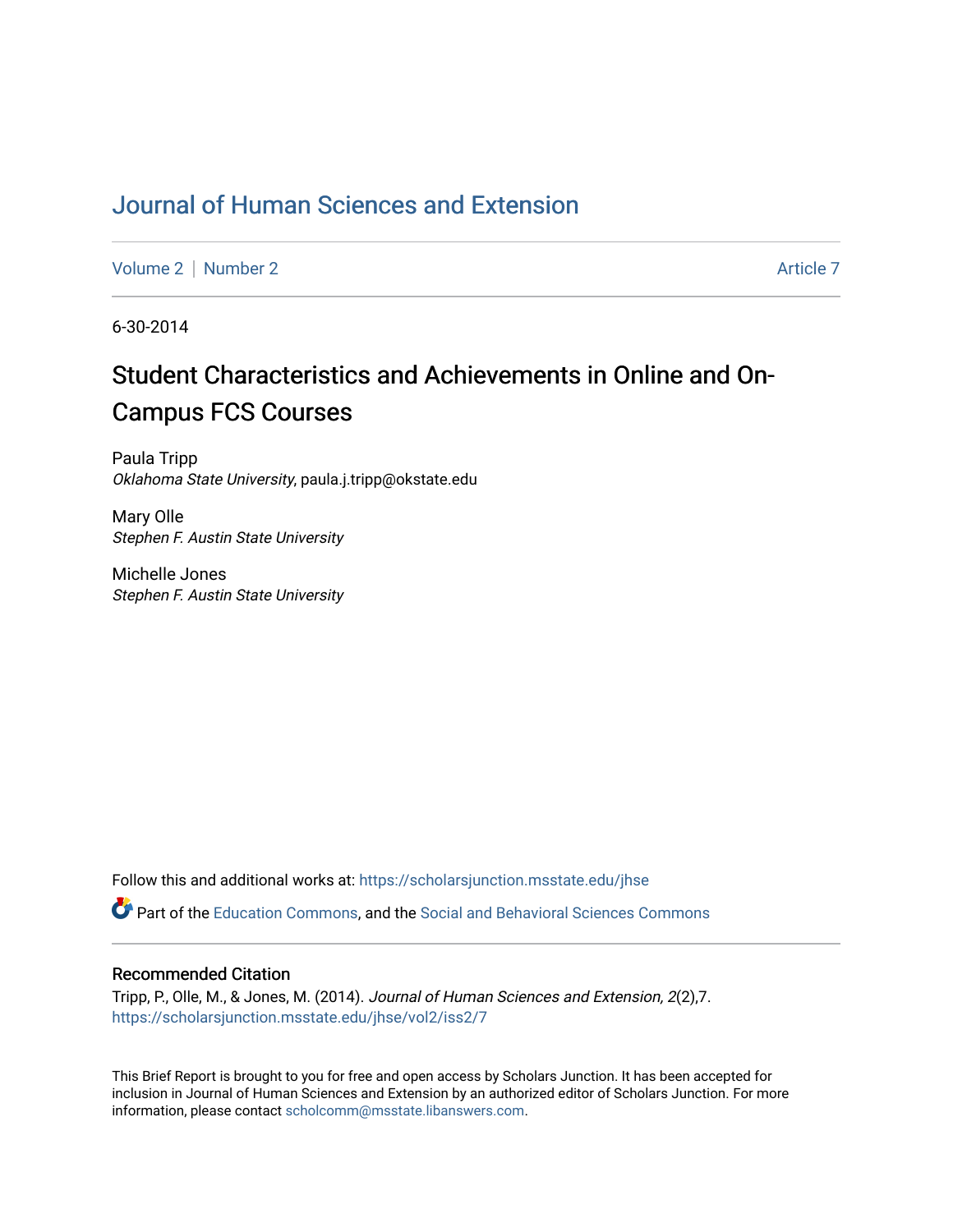# **Student Characteristics and Achievements in Online and On-Campus FCS Courses**

**Paula Tripp**  *Oklahoma State University* 

## **Mary Olle Michelle Jones**  *Stephen F. Austin State University*

*With a growth in online course offering in recent years, there is much research focusing on student performance and student learning outcomes. However, research focusing on characteristics and achievement in Family and Consumer Sciences (FCS) higher education courses was not found. The purpose of this study was to compare student characteristics and achievements in online and oncampus FCS courses. The original study collected data from students enrolled in either the online or face-to-face section of the same junior-level course so variables were consistent. The study was later extended to another university using the same research set-up, but with a freshman-level course. This small, limited study provides preliminary insights that cannot be generalized, yet allow FCS faculty to distinguish student characteristics and achievements associated with on-campus and online courses. While student characteristics varied slightly, student achievement for online and on-campus students were similar. Additional studies are needed to provide more in-depth comparisons of these delivery systems. Since few FCS studies have reported this topic, the findings from this study provide baseline data for designing more in-depth comparisons of students.* 

*Keywords:* online course, face-to-face, on-campus course, student characteristics, student achievement, FCS, classroom comparison, learning environment.

### **Background of Problem and Purpose**

Enrollments in online courses have continued to increase in recent years. According to Allen and Seaman (2013), there was just over a 9% growth in online enrollments between 2010 and 2011, and online enrollments accounted for 32% of all enrollments in institutions of higher education, with the rate of growth continuing to outpace on-campus enrollments. Kinsey (2009) noted, "Society is shifting from a face-to-face learning environment (synchronous) to an anytime online learning environment (asynchronous). Educators must rethink their delivery strategies by using new technological tools that consumers and students are demanding" (p. 67).

Direct correspondence Paula Tripp at paula.j.tripp@okstate.edu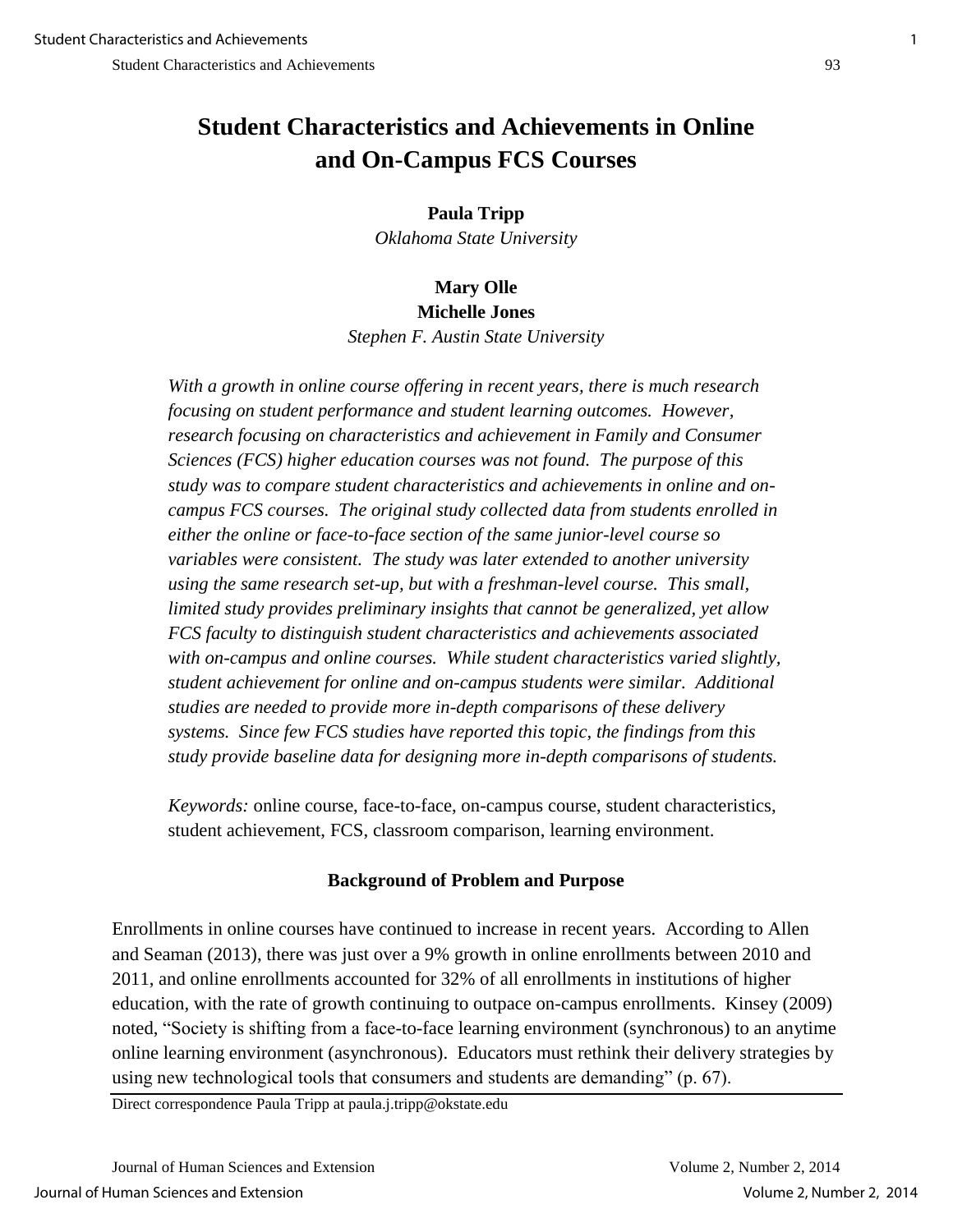Benefits attributed to incorporating online courses as part of the institution's course delivery strategy have included making the course available to students not geographically situated in the institution's area, reduced costs related to campus building operations, increased revenues due to increased enrollments, comparable student outcomes of online and on-campus courses, and flexible scheduling of instructor time (Allen & Seaman, 2013; Hollis & Madill, 2006; Meyer, 2010). For students, flexibility of time for concentrating on coursework, reduced transportation time and costs, and reduced attention to personal appearance were primary considerations for enrolling in online courses (Lei & Gupta, 2010; Mayberry, 2011).

While researchers in several fields of study have looked at various components of online and oncampus instruction, the main focus has been on student learning outcomes (e.g., Daymont & Blau, 2008; Friday, Friday-Stroud, Green, & Hill, 2006; Robinson & Doverspike, 2006; Sower, 2002; Summers, Waigandt, & Whittaker, 2005; Swan, 2003; U.S. Department of Education, 2010), and they have shown little difference in student achievements between those two formats. Reigle (2007) looked at student's overall Grade Point Averages and found that students generally received similar grades whether their courses were online or on-campus.

Online courses and programs in Family and Consumer Sciences content areas are increasing in availability (Rehm, Allison, Bencomo, & Godfrey, 2013). Due to the increasing numbers of courses and programs being delivered online, evaluation of multiple facets of those courses is appropriate and needed to determine if the rigor and quality is comparable to the courses offered on-campus. The primary author of this paper conducted a pilot study (Tripp, 2011) and found more similarities than differences when comparing student profiles and outcomes in an online and on-campus course; therefore, the purpose of this current study was to expand the pilot study to further compare student characteristics and achievements in online and on-campus FCS courses.

### **Methodology**

This original study began during the Spring 2010 semester at Sam Houston State University in Huntsville, Texas with additional data collected in Fall 2010 and Fall 2011. The students were enrolled in either the online or on-campus section of the same *Family Relationships* junior-level course so that the variables of instructor, textbook, and assignments were held constant. The study was expanded in Fall 2011 to include Stephen F. Austin State University in Nacogdoches, Texas. At that institution students were enrolled in either the online or on-campus section of the same freshman-level course, *Foundations in Human Sciences*. Although there were different instructors for the two sections, the textbooks and assignments were the same for both sections.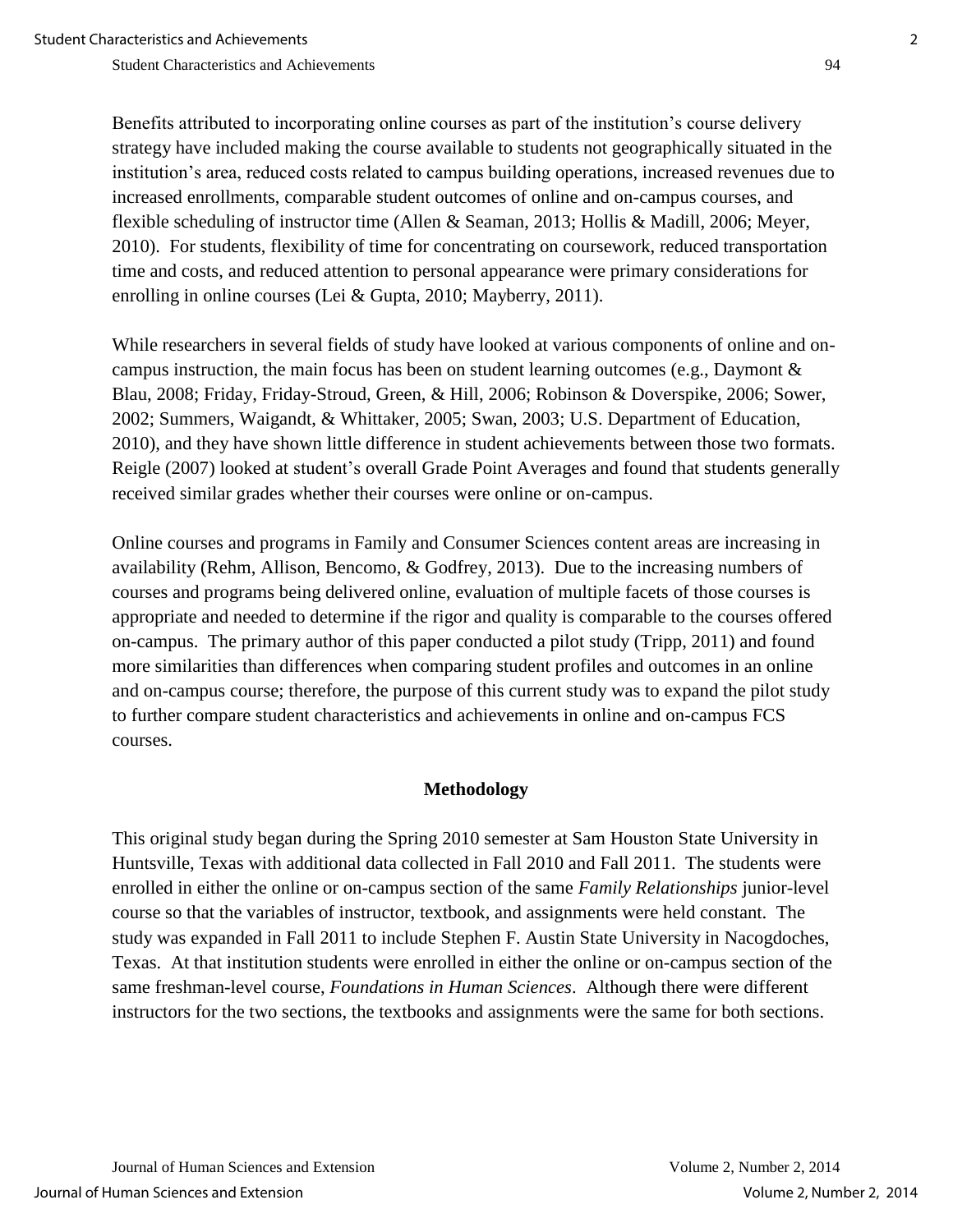An original, anonymous two-page survey was developed and then administered in class to the on-campus students and electronically to the online students near the end of the semester during each of the data collection semesters. All students were requested to complete the survey which asked for demographic information, course information, course format, and course support feedback; no incentives were offered for returning the completed survey. Those who voluntarily chose to complete it needed approximately ten minutes for the checklist and short-answer items. As online and on-campus surveys were returned, a random number was assigned for coding purposes only. Final letter grades were ranked as the indicator of student achievement; students majoring in Family and Consumer Sciences Education were required to have a minimum grade of C in the course. The final grade achievement was reported as either having a C or higher and as having lower than a C. Data were compiled, and descriptive statistics were used to compare student characteristics and achievements. At Sam Houston State University, students also voluntarily completed course pretests and posttests, a comprehensive test which included two to three questions from each chapter of the text.

#### **Results**

While there are variations from the three semesters of data collection from Sam Houston State University, the overall profile of the on-campus sections  $(n = 82)$  was a 24-year-old female who commuted 10-50 miles to campus and was a full-time student who worked part-time. Similarly, the composite online student profile  $(n = 101)$  was a 26-year-old female student who commuted less than 10 miles and was a full-time student who worked part-time. The majority of the online students (83%) had previously taken an online class, while just under 50% of the on-campus students had experience with online classes. The students enrolled in this class where of junior and senior standing. In total, there were 67 females and 15 males in the on-campus sections, and 83 females and 18 males in the online sections. The primary (70%) advantages revealed for taking the course on-campus were a preference to have face-to-face discussions and interactions with other students and the instructor. Those students in the online sections described the primary (89%) advantage for taking the course online was the flexibility of their schedule for school, family, and work responsibilities. The mean pretest score for the on-campus students from the three semesters was 56/100, and the posttest score was 68/100; for the online students, the mean pretest score was 53/100, and the posttest was 60/100. When final grades of A, B, and C were compared, 95% of the on-campus students and 94% of the online students met this measure. It should be noted that in these semesters students could drop the class through the last day of class.

At the collaborating institution, the on-campus ( $n = 51$ ) and online ( $n = 36$ ) sections had larger numbers for the one semester data was collected. The overall profile for the on-campus section was a 21-year-old female who lived on campus and was a full-time student who was not currently working. Conversely, the overall profile of the online students was a 26-year-old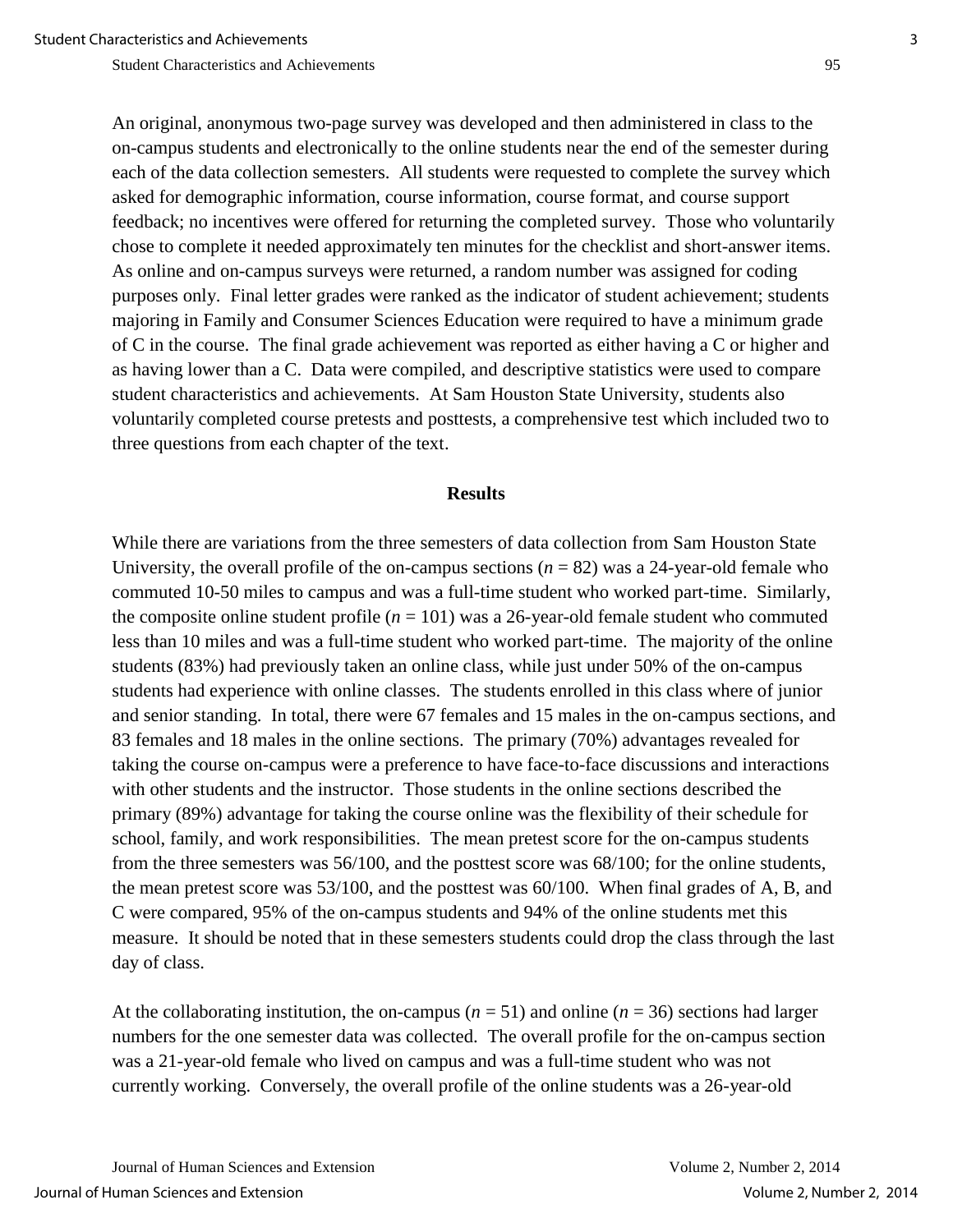female who commuted less than 10 miles, lived on campus, and was a full-time student also working full-time. A majority of the online students (96%) had previously taken an online course compared to 39% of the on-campus students who had previously taken an online course. It was noted that while this is a freshman-level course, 80% of the online students, and 55% of the on-campus students were classified as sophomore and higher. The primary (75%) advantage seen from those taking the course on-campus was the preference to have face-to-face discussions and interactions with other students and the instructor. Students in the online sections reported the primary (81%) advantage for taking the course online was the flexibility of the schedule for school, family, and work responsibilities. An overall comparison of final grades of A, B, and C for each section as a whole revealed a 12% difference; 97% of the on-campus students received a final grade of A, B, or C, compared to 85% of the online students. Students at this institution had a mid-semester deadline for dropping a course.

### **Conclusions and Implications for FCS**

This small, limited study provides preliminary insights that cannot be generalized, yet allow FCS faculty to better distinguish student characteristics and achievement levels associated with oncampus and online courses. While the courses being compared at the two institutions were not congruent in classification, they were both required FCS courses that were taught in both the online and on-campus formats during the same semesters. Since there is limited information specific to FCS courses on this topic, the findings from this study provide baseline data for designing more in-depth comparisons of students.

These data indicated that student ages and commute times to campus were somewhat different at the different institutions. Results also showed that achievements for online and on-campus students were different in the semesters studied. At Sam Houston State University, the oncampus and online comparison results were similar, supporting findings from studies in other fields, but at the collaborating institution, larger differences in final grades were recorded. These differences at the collaborating institution might be compounded by having different instructors with different years of experience teaching the same course since that was not a factor at the original institution. While the total number of teaching years varies by 13 years, both are certified online instructors and have over 5 years of teaching experience at the collegiate level. In addition, one instructor only teaches this course in a face-to-face format and the other only teaches the online format. Further research could investigate these possibilities further.

Suggestions for future research on FCS courses could include an investigation of level of courses to determine if lower-division and upper-division differences are evident, as well as the availability of instructor training or certification by the institution for online teaching. For further insights into teacher impact on student outcomes, researchers could study the instructor's teaching experience in the online and/or on-campus format, instructor's enthusiasm for teaching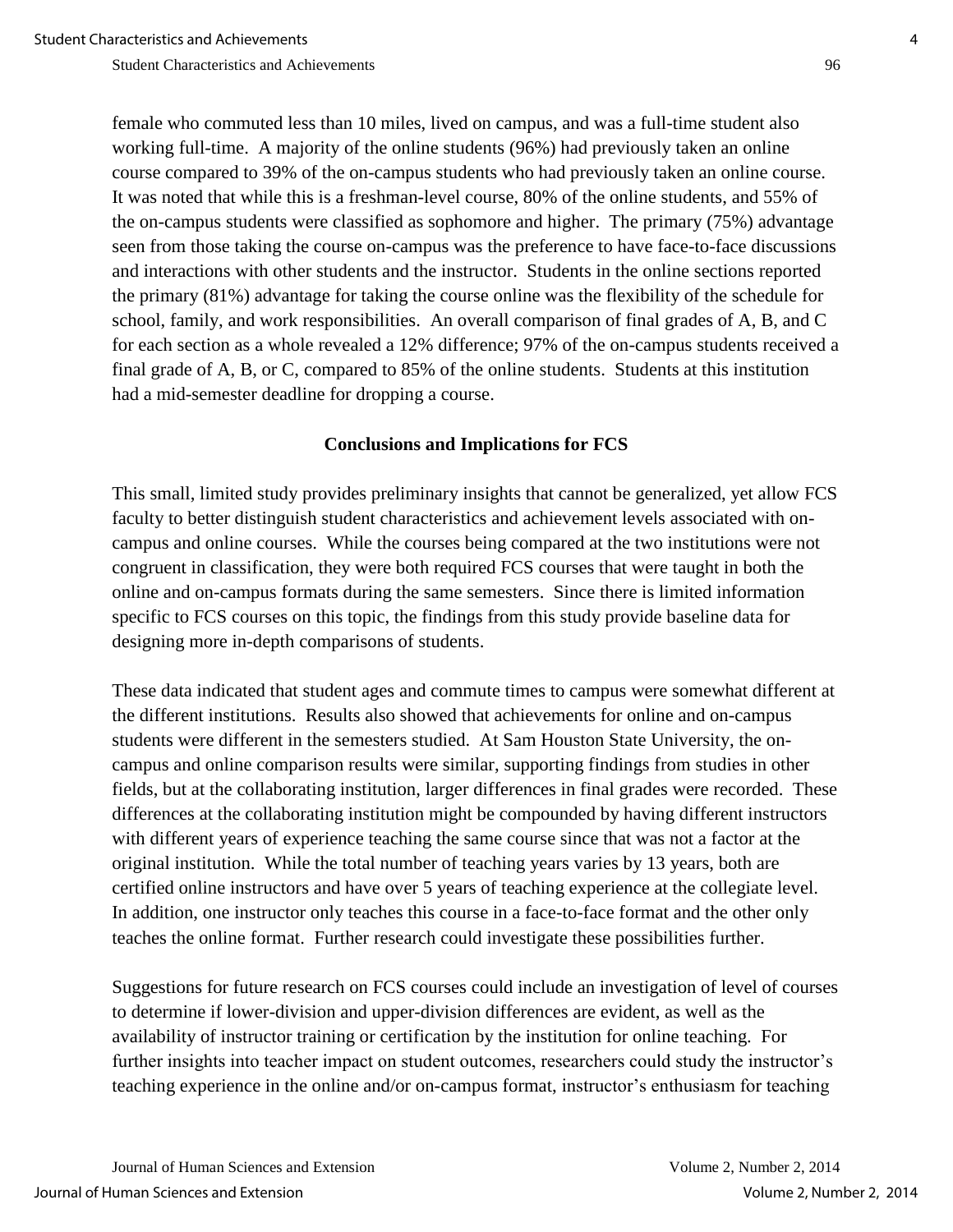in the particular format, and instructor's incorporation of best practices for teaching the particular subject in the online format. Additionally, student insights could be studied by investigating their readiness for being successful in an online course format with particular skill sets, reasons for taking online or on-campus courses, students' course and/or instructor ratings, students' characteristics that might impact course achievement, students' overall Grade Point Average compared with achievement in online coursework, and the amount of time students report that they dedicate to their coursework. Designing a study that would include a between-groups comparison on particular variables would be especially valuable.

Those who schedule courses should consider providing FCS courses online in order to free classroom space for those courses that could not be adapted to the online format and to better meet the needs of students who are balancing school with family and work responsibilities. With an ongoing national shortage of education professionals in FCS Cooperative Extension and in public schools, providing needed coursework in an online format could be an effective strategy for helping students complete their coursework sooner (White, Tripp, & Armstrong, 2008). National data indicate that a large majority of administrators at institutions of higher education consider learning outcomes of online courses as comparable to or higher than on-campus courses, and most also believe that growing numbers of students will take at least one online course during their program of study (Allen & Seaman, 2013).

### **References**

Allen, I. E., & Seaman, J. (2013). *Changing course: Ten years of tracking online education in the United States*. Retrieved from

http://www.onlinelearningsurvey.com/reports/changingcourse.pdf

Daymont, T., & Blau, G. (2008). Student performance in online and traditional sections of an undergraduate management course. *Journal of Behavioral & Applied Management*, *9*(3), 275–294. Retrieved from

http://www.ibam.com/pubs/jbam/articles/vol9/no3/JBAM\_9\_3\_3.pdf

- Friday, E., Friday-Stroud, S. S., Green, A. L., & Hill, A. Y. (2006). A multi-semester comparison of student performance between multiple traditional and online sections of two management courses. *Journal of Behavioral and Applied Management, 8*(1), 66–81. Retrieved from http://www.ibam.com/pubs/jbam/articles/vol8/no1/JBAM\_8\_1\_4.pdf
- Hollis, V., & Madill, H. (2006). Online learning: The potential for occupational therapy education. *Occupational Therapy International, 13*(2), 61–78.
- Kinsey, J. (2009). The FCS message via blogs. *Journal of Family and Consumer Sciences, 101*(2), 67- 68.
- Lei, S. A., & Gupta, R. K. (2010). College distance education courses: Evaluating benefits and costs from institutional, faculty and students' perspectives. *Education*, *130*(4), 616–631.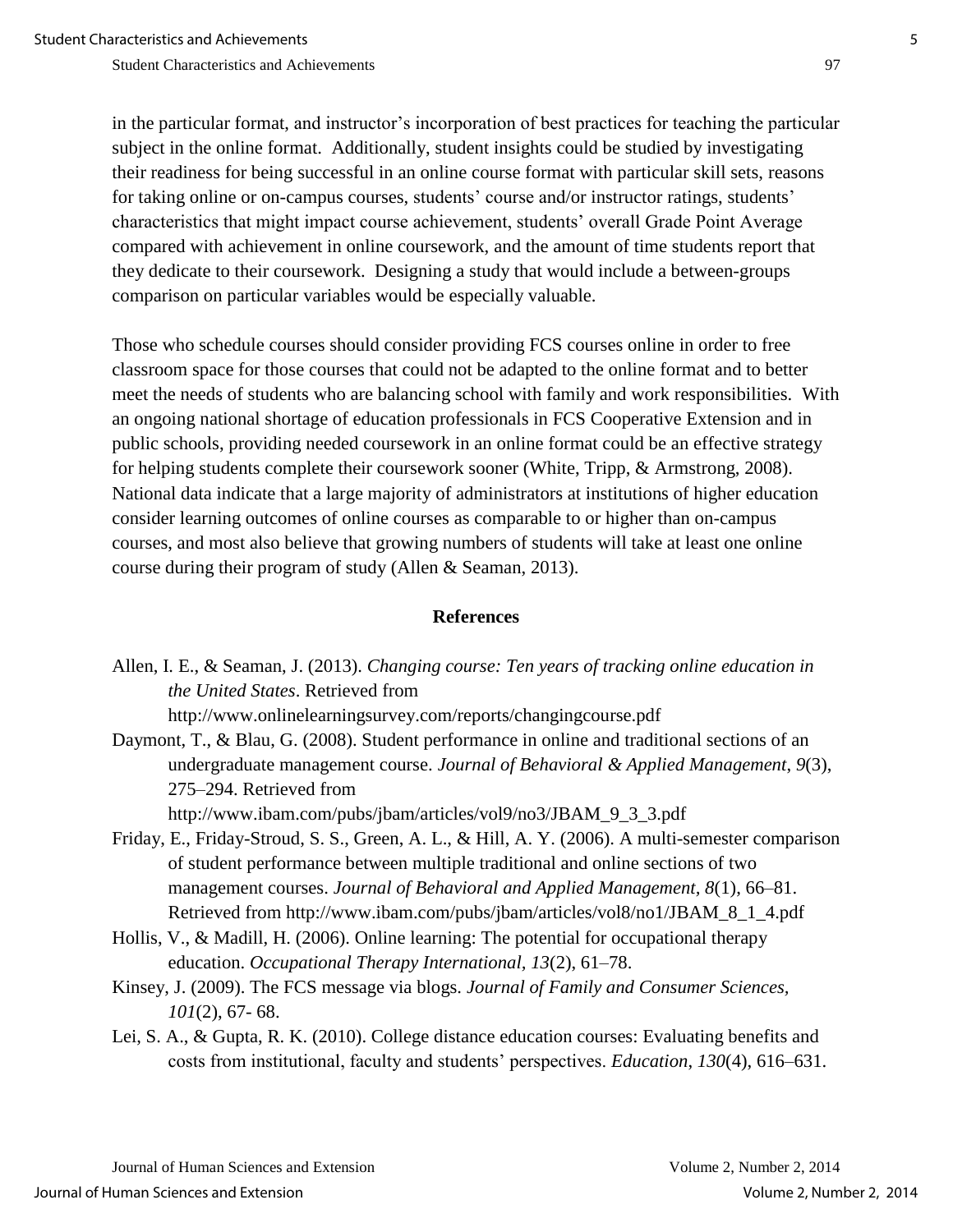- 
- Mayberry, T. K. (2011). Technology know how: What distance learners need to know. Conference presentation at 14th Annual Technology, Colleges, and Community Worldwide Online Conference. Retrieved from http://etec.hawaii.edu/proceedings/masters/2011/etec\_mayberry.pdf
- Meyer, K. A. (2010). If higher education is a right, and distance education is the answer, then who will pay? *Journal of Asynchronous Learning Networks, 14*(1), 45–68. Retrieved from http://sloanconsortium.org/jaln/v14n1/if-higher-education-right-and-distance education-answer-then-who-will-pay
- Rehm, M., Allison, B. N., Bencomo, A., & Godfrey, R. V. (2013). Online education in family and consumer sciences: University programs and four models for teaching online. *Family and Consumer Sciences Research Journal, 41*(3), 235–253. doi:10.1111.fcsr.12011
- Reigle, R. (2007). *Online students get higher course grades: An educational myth*. Retrieved from http://files.eric.ed.gov/fulltext/ED497943.pdf.
- Robinson, R. P., & Doverspike, D. (2006). Factors predicting the choice of an online versus a traditional course. *Teaching of Psychology, 33*(1), 64–68. doi:10.1207/s15328023top3301\_10
- Sower, V. (2002). Web-based instruction and the big picture: A case study. *Decision Sciences Institute Southwest Region Proceedings*, 50–52. Retrieved from http://www.sbaer.uca.edu/research/swdsi/2002/Papers/02swsdi011.pdf
- Summers, J., Waigandt, A., & Whittaker, T. (2005). A comparison of student achievement and satisfaction in an online versus a traditional face-to-face statistics class. *Innovative Higher Education, 29*(3), 233–250. doi:10.1007/s10755-005-1938-x
- Swan, K. (2003). Learning effectiveness: What the research tells us. In J. Bourne & J. C. Moore (Eds.), *Elements of quality online education, practice and direction*. Needham, MA: Sloan Center.
- Tripp, P. J. (2011). Online and on-campus student profiles and outcomes. *TAFCS Research Journal, 2*(6), 8–9.
- U.S. Department of Education, Office of Planning, Evaluation, and Policy Development. (2010). *Evaluation of evidence-based practices in online learning: A meta-analysis and review of online learning studies*. Washington, DC: U.S. Department of Education. Retrieved from http://www2.ed.gov/rschstat/eval/tech/evidence-based-practices/finalreport.pdf
- White, J., Tripp, P., & Armstrong, J. (2008). Significance of the Texas FCS distance education alliance to Texas education students. *Texas Association of Family and Consumer Sciences Research Journal, 1*(1), 12–13, 18.

*Paula Tripp*, CFCS, CFLE, is the Coordinator of the Family and Consumer Sciences Education Program at Oklahoma State University. She works with students whose Family and Consumer Sciences Education career choice is either with the Cooperative Extension Service or in a public school setting. When this research was conducted, she was at Sam Houston State University.